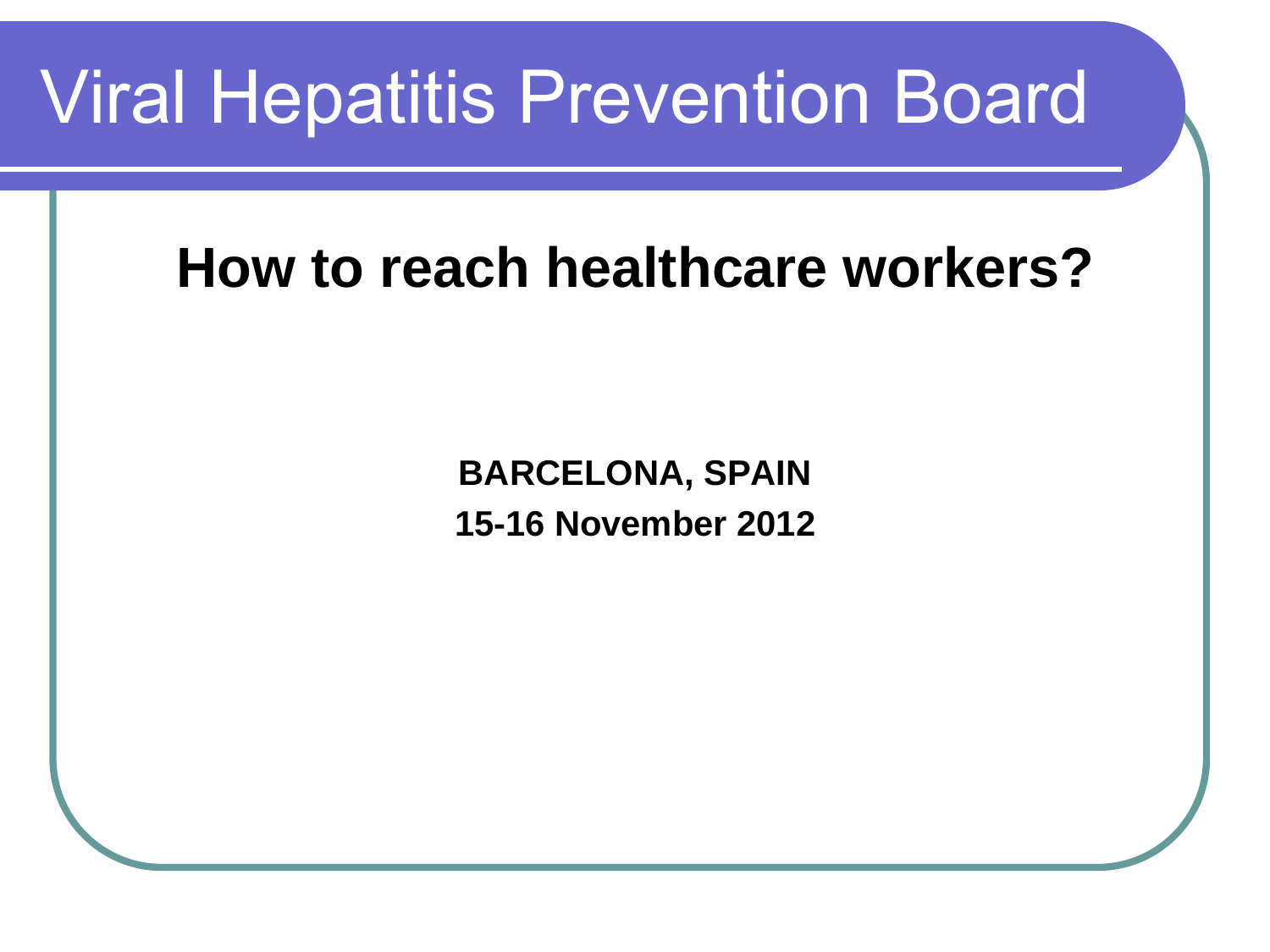# **Objectives**

- To review recent data on vaccination coverage against hepatitis B and other vaccine-preventable diseases in healthcare workers
- To review policies and recommendations for vaccination of health-care workers at national and global levels
- To evaluate how policies are implemented and organized
- To examine the acceptance of vaccination by health-care workers
- To review and learn from examples of best practices for increasing vaccination rates among health-care workers
- Also to share experience of similar problems between two diverse groups that had previously little interaction: VHPB and other vaccine-preventable disease (especially influenza) groups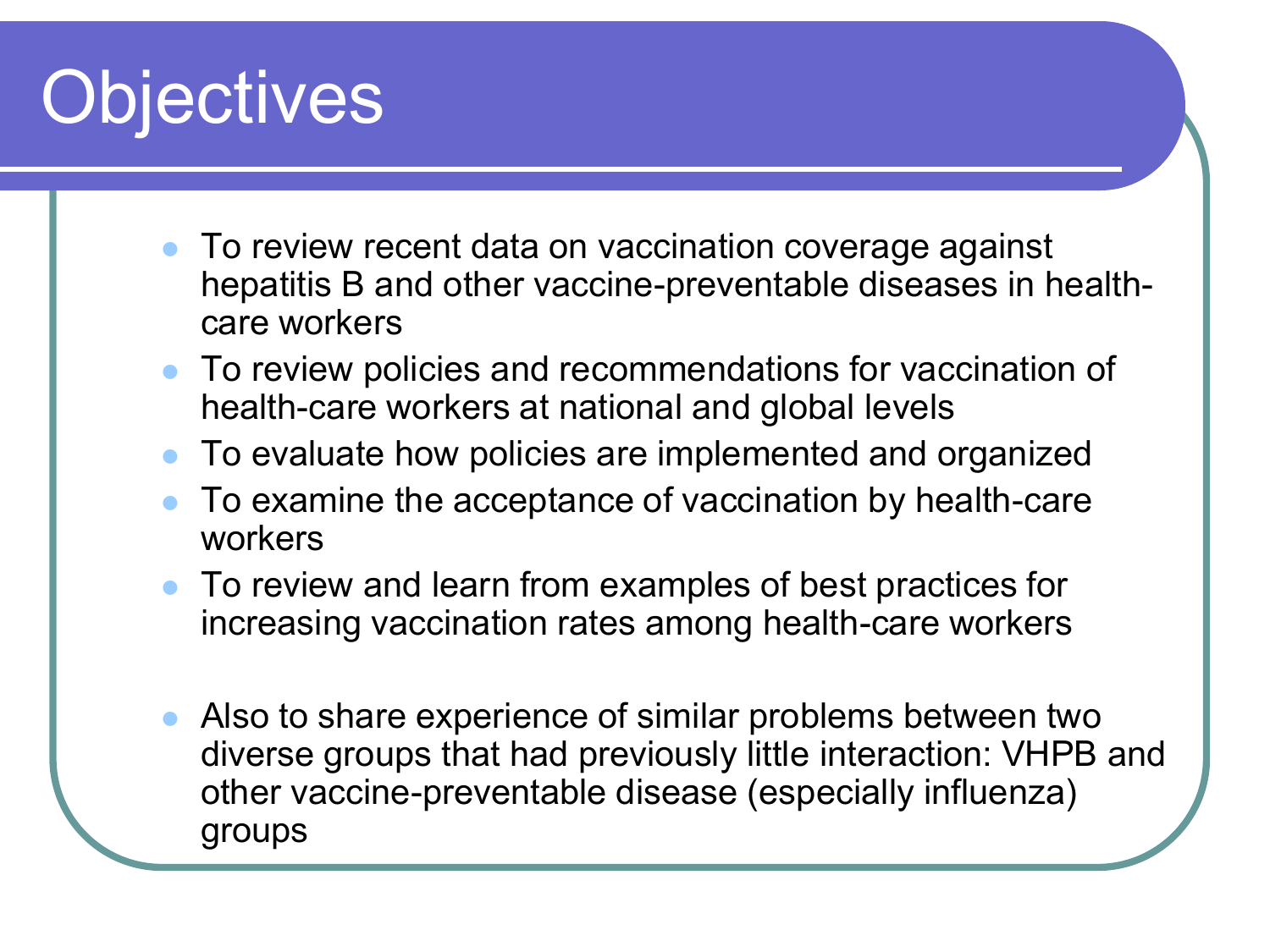# Context/current situation

- Huge, diverse population of HCWs globally, from students to surgeons, doormen/janitors to medical directors
- World Health Assembly has adopted resolutions on viral hepatitis and endorsed a global plan of action on workers' health, both of which cover HCWs and safe injection campaigns (and in 2011 the global vaccine action plan and World Immunization Week)
- World Day on occupation safety and health has spotlighted HCWs and vaccination weeks are valuable opportunities
- Value of vaccination as a pillar of public health recognized, in this context to protect HCWs, to protect their patients, and to protect their families, and to protect essential health-care services
- European Hepatitis Care Index launched by ELPA: tool for reviewing and comparing health care provision and policies, with need for programmes for finding infected HCWs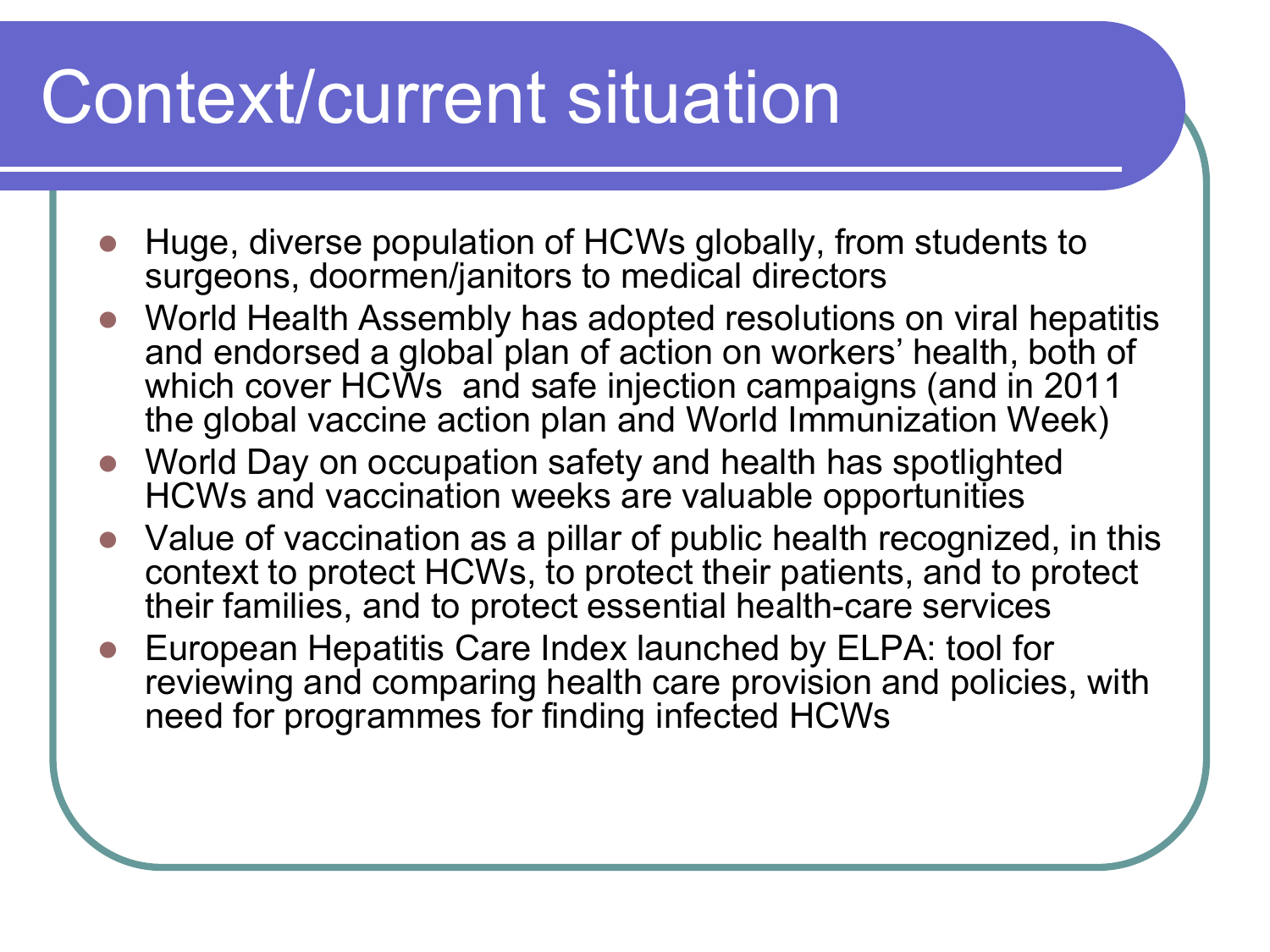- Guidelines and recommendations on vaccination have been issued by intergovernmental, international and national bodies
- PAHO taking the lead in the Region of the Americas, especially Latin American countries, in developing regional strategy on hepatitis B and implementing global plan of action on workers' health (including vaccinating HCWs against hepatitis B) with excellent results and starting intercontinental cooperation
- Surveys of vaccination policies have been done in the European region: a mosaic
- VENICE II project collects, shares and disseminates knowledge and best practice in field of vaccination, including hepatitis B, through a network of European country experts
- Decisions due by CDC/ACIP re vaccination policies and recommendations for HCWS in USA
- HCWs who have been vaccinated at birth or in early childhood are starting work, raising issues about management and immunity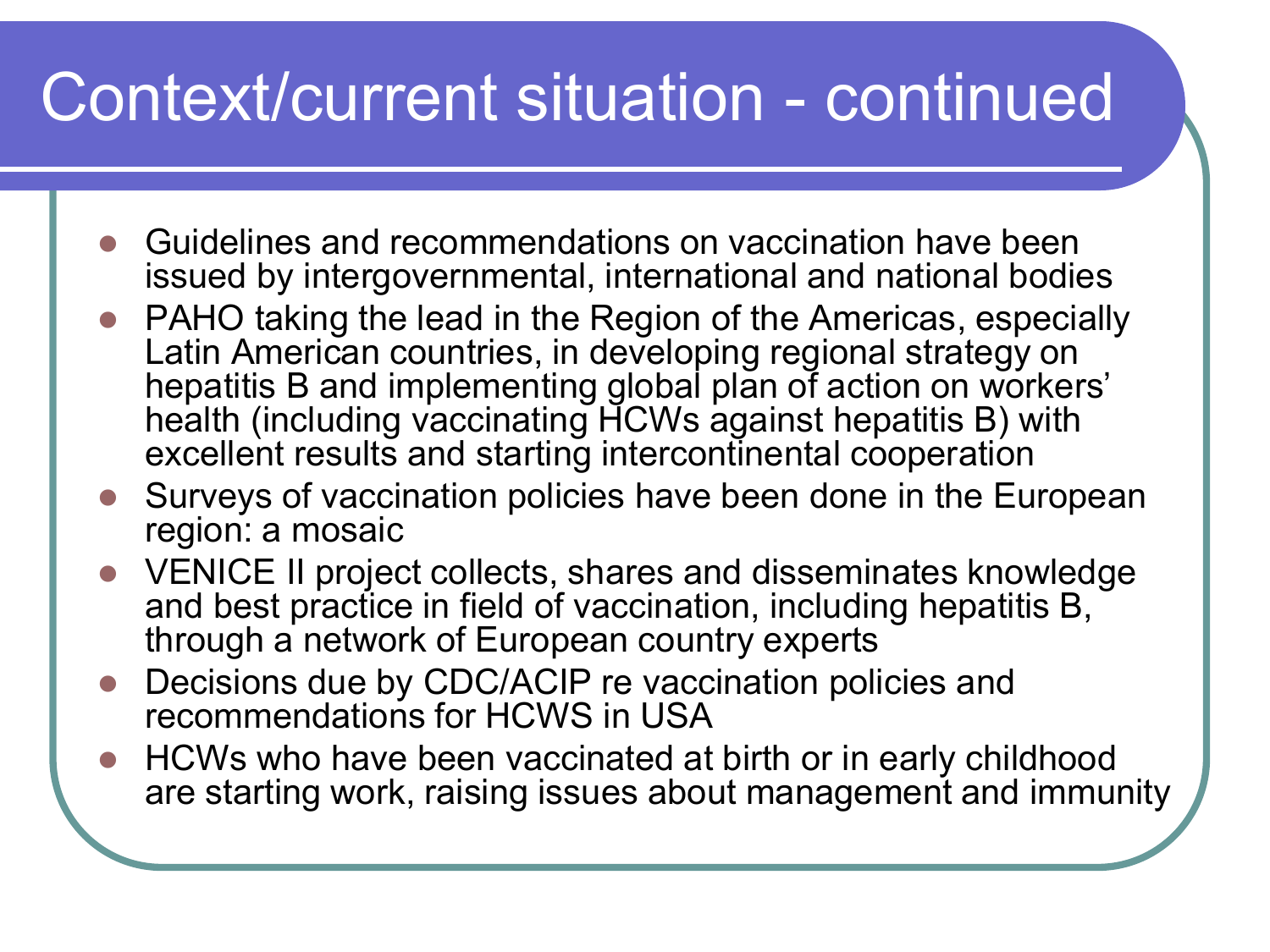- Despite policies, recommendations and health promotion activities, vaccine uptake rates are low, often shockingly so
- Studies show that many HCWs (including pregnant HCWs) are not vaccinated against vaccine-preventable diseases, indeed with very low vaccination coverage rates in some countries and groups, and rates even declining with time in some countries; difference with age, socioeconomic group, between and within countries
- Studies also show worrying ignorance, negligence and misconceptions among HCWs; benefits of vaccination programmes forgotten (hundreds of thousands of deaths due to measles, diphtheria etc in 1900); antivaccine movements continue their misinformation campaigns; and media often publish scare stories (bad news sells newspapers) or wrong information
- Although numerous surveys of knowledge, attitudes and vaccine uptake are generally small, the results tend to be consistent
- Risk of exposure (bidirectional transmission between HCWs and patients), including common exposure to blood and almost daily occurrence of needlestick injuries, and outbreaks in health settings often have an HCW as the index patient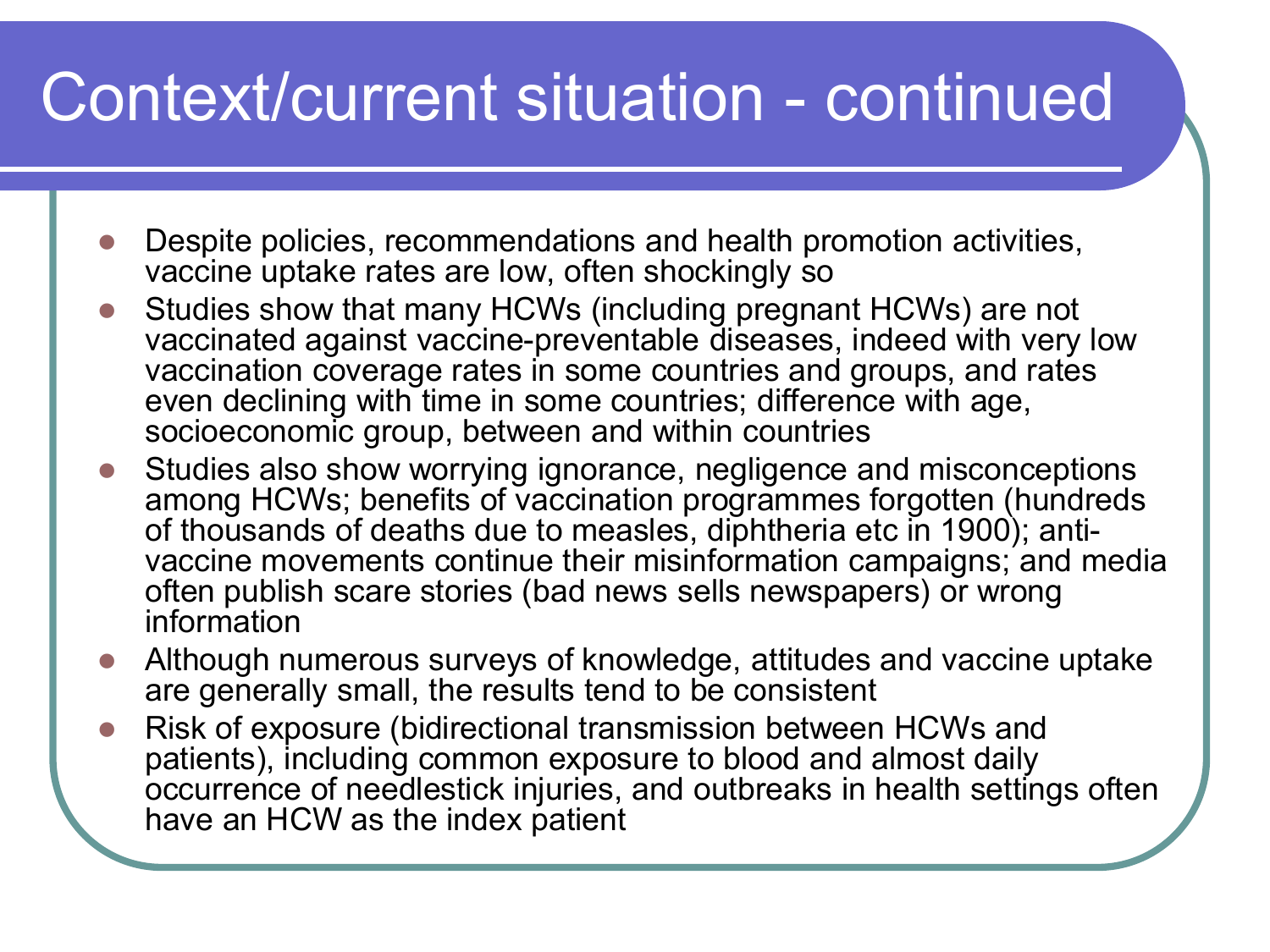- Role of occupational health physicians and departments generally poorly perceived, but where employees are dynamic they can be seen as working to protect HCWs and able to motivate senior management
- Vaccination of HCWs is not just an issue for hepatitis B but for other vaccine-preventable diseases as well
- Outbreaks of vaccine-preventable diseases (e.g. measles, pertussis and varicella) in hospitals and HCWs (often the index case) - higher rates of susceptibility found in medical and paramedical students
- Serious nosocomial outbreaks not only have high morbidity and mortality but high costs of containment; data are not communicated or publicized
- Difficulty in identifying HCWs potentially exposed to risk
- Fully protecting staff through vaccination is cost-effective especially during influenza epidemics for instance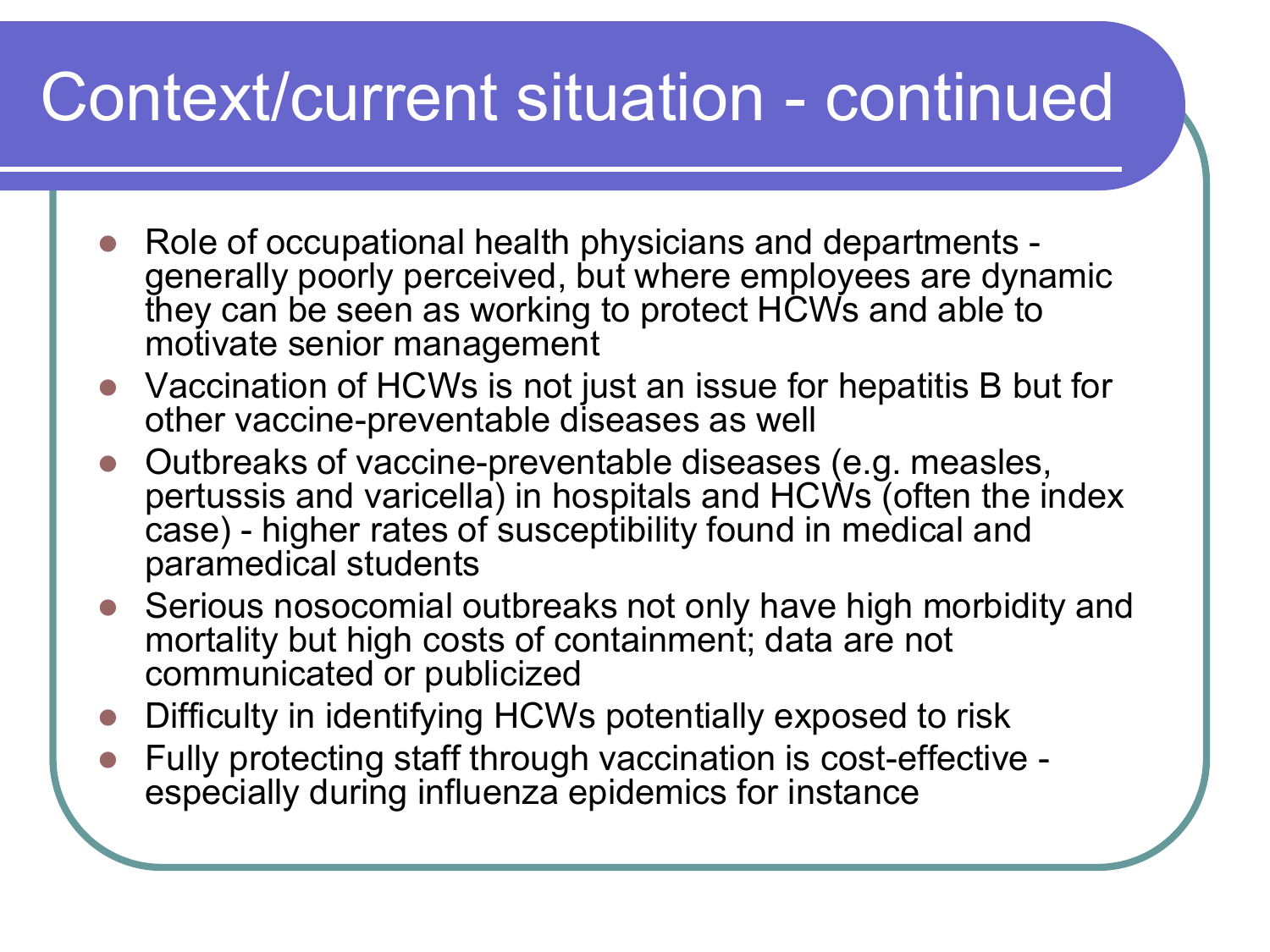- Data collection: England has national system for surveillance of influenza vaccine uptake (feasible but not easy); European webbased tool for vaccine coverage (EVACO) being piloted and European project HProImmune (package on immunization status); in USA, now mandatory for hospitals to report influenza vaccine uptake to CDC
- Countries with monitoring systems had higher VCR than those with no such system
- Nevertheless good, comparable data are still lacking little documentation about HCWs' immune status; few, if any, registries or databases
- Campaigns to increase vaccine uptake by HCWs generally not successful
- Setting targets and measurable objectives correlates with increased VCRs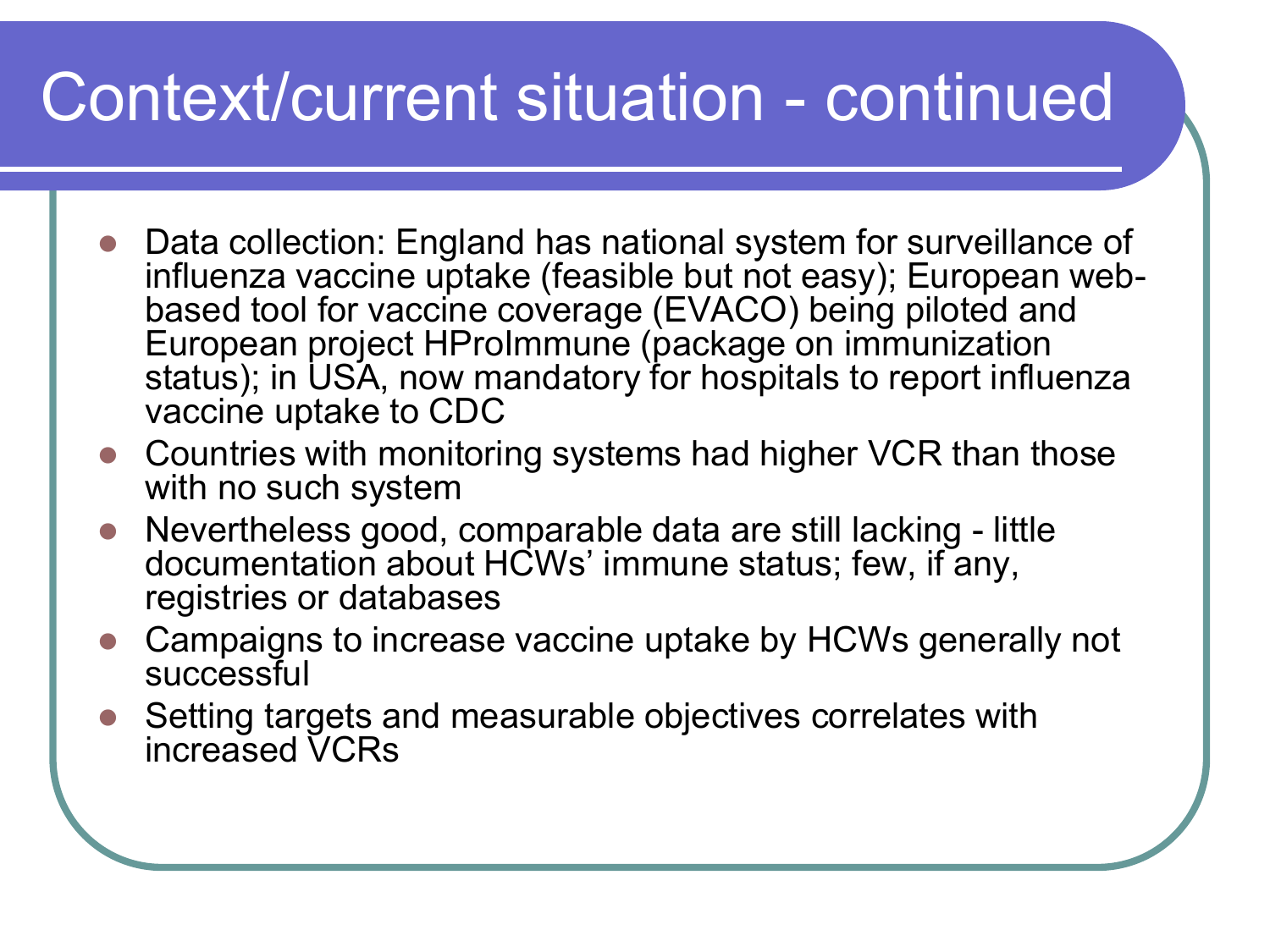#### Lessons learnt

- Job mobility means all HCWs may be at risk of infection and transmission (although few firm data); need to avoid categorization of HCWs and to target broader groups
- Education and promotion of vaccination don't seem to be sufficient
- Core policy elements that contribute to increasing VCR (influenza) include monitoring VCR and personal letters or vouchers for free vaccination and, but combination with other elements benefits impact
- Best are comprehensive, multi-component approaches, tailored to different audiences (e.g. students, nurses, physicians)
- Involvement of and consultation with other parties such as unions and religious groups
- Identify leaders, role models, opinion-makers (an example was an older nurse whose outspokenness made her a thorn in the side of management)
- Need to improve access to, and convenience of, vaccination and to ensure that vaccine supply can meet demand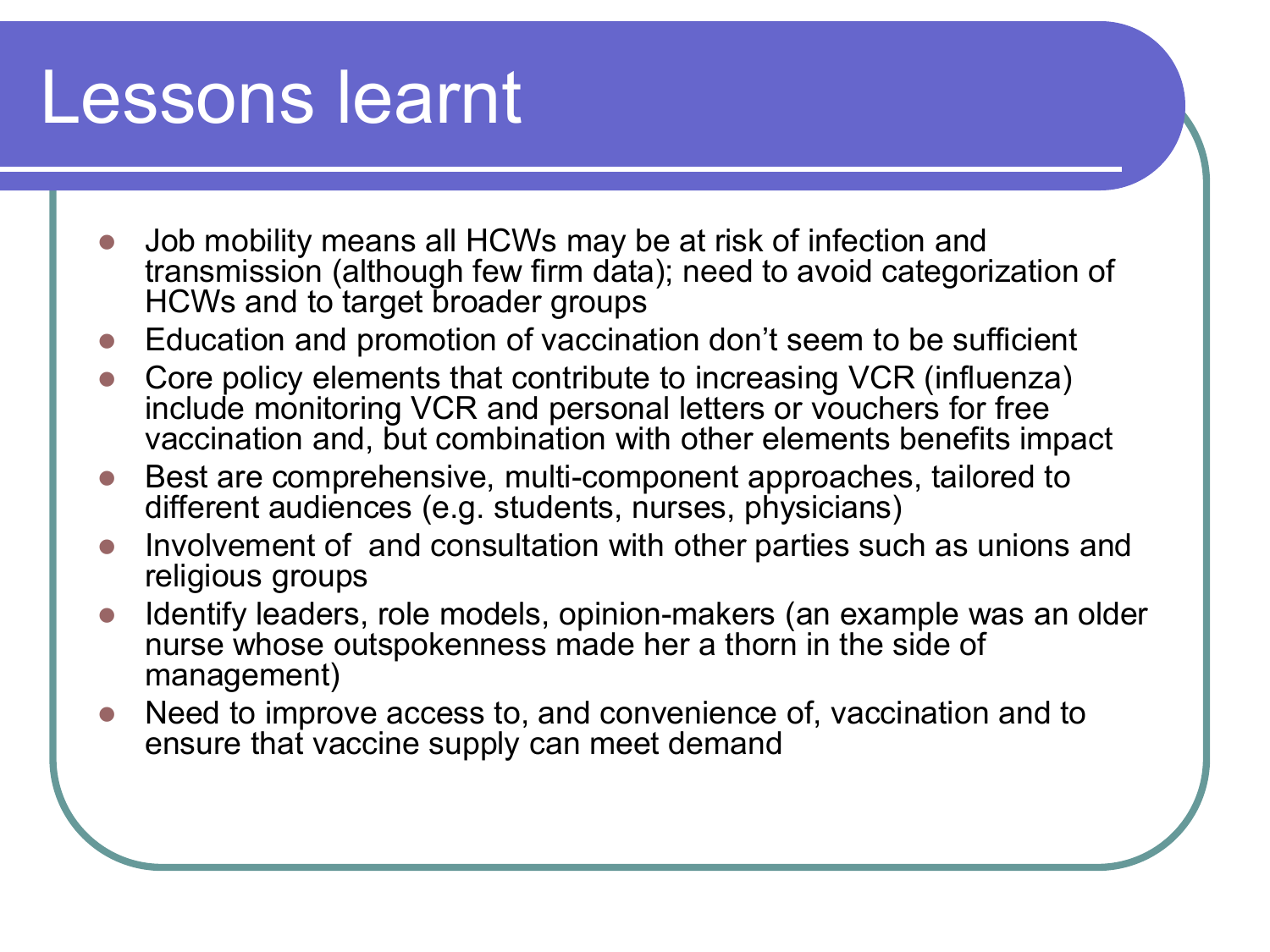#### Lessons learnt - continued

- High VCRs can be achieved (evidence from USA): some incentives and barriers identified, but innovative approaches needed
- Reasons for low uptake of vaccines by HCWs include:
	- Lack of commitment at senior management level and lack of feedback
	- Lack of awareness (from seriousness of diseases to existence of vaccines) and misconceptions
	- Fears of needles and adverse effects of vaccines
	- Belief in invulnerability (it won't happen to me) strong and unjustified feeling of immunity in familiar situations
	- Lack of awareness of immune status
	- Lack of time for, or inconvenience of, vaccination
	- Ignorance of vaccine (e.g. "it causes flu")
	- Denial of risk to and consequences for patients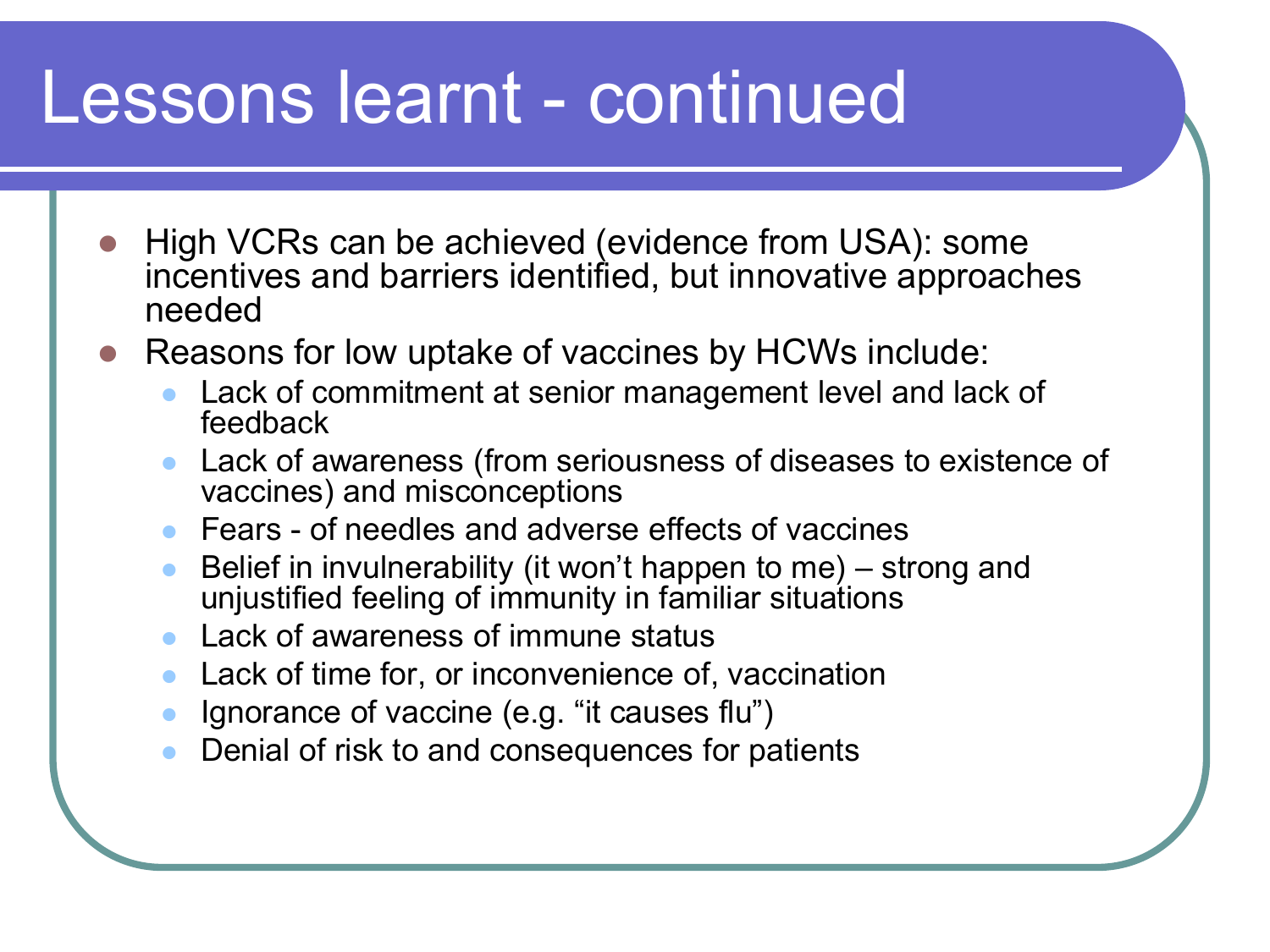#### Lessons learnt - continued

Factors increasing uptake of vaccine by HCWs:

- Commitment and leadership from senior management/directors
- Older age
- **•** Personal advice and peer pressure
- Reminder systems (including social media)
- Education (including lectures for HCWs): perception of vaccine effectiveness and knowledge about recommendations
- Perception of risk of infection and disease (having cared for severely ill patients and work in departments such as paediatrics)
- Provision of vaccine free of charge
- Easy access and availability of vaccine services (bring the vaccine to the HCW), including use of mobile vaccination teams
- Incentives (including badges to indicate vaccine status and threat of job loss)
- Earlier knowledge about vaccines (e.g. students) and earlier implementation of vaccination programmes in medical and paramedical curricula
- Ownership of programmes (e.g. engagement of unions) and involvement of stakeholders in programme design
- Support of unions and religious groups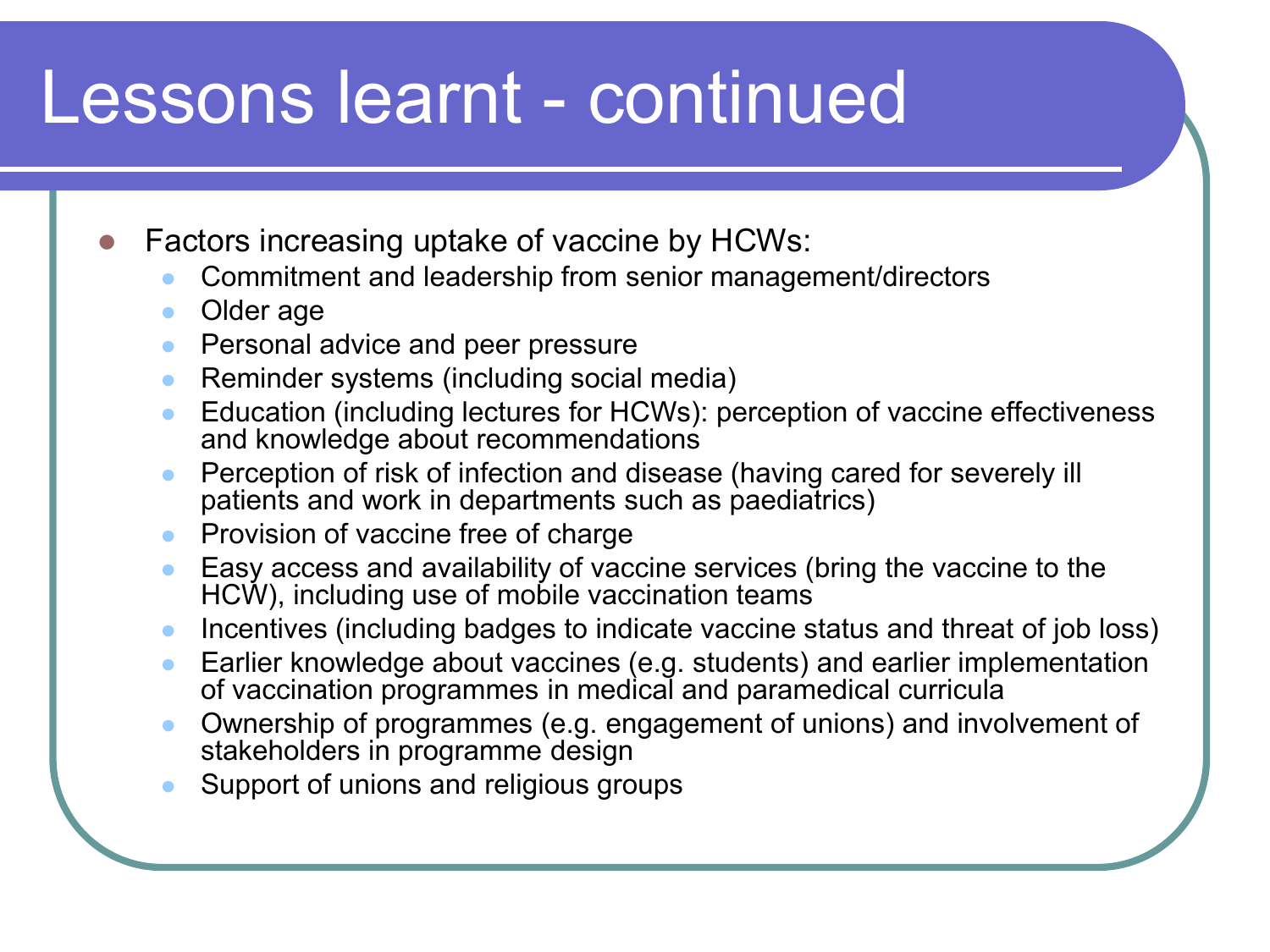## Matters for consideration or future action

#### Terminology:

- Need to use a term that embraces students as well as those who are paid "health care professional", "health care personnel" are no different from "health care worker" (with implications of having a contract and being paid)
- Maybe replace "mandatory" by "conditional" to reflect appropriate vaccination being a condition of health care employment or education
- The vaccination debate now needs to address adult vaccination, including geriatric immunization
- Ongoing debate on how to reach HCWs; how to improve their perceptions so that they recognize being at risk (medicine is not a riskfree occupation) and to recognize the risk they pose to patients and family
- VCRs may become part of quality evaluation system for hospitals
- Analysis of determinants of uptake show that intuitive approaches such as better education and communication don't necessarily work and has shown the complexity of the issue
- Monitor effectiveness of campaigns and recognize that patience is needed: it takes time to achieve success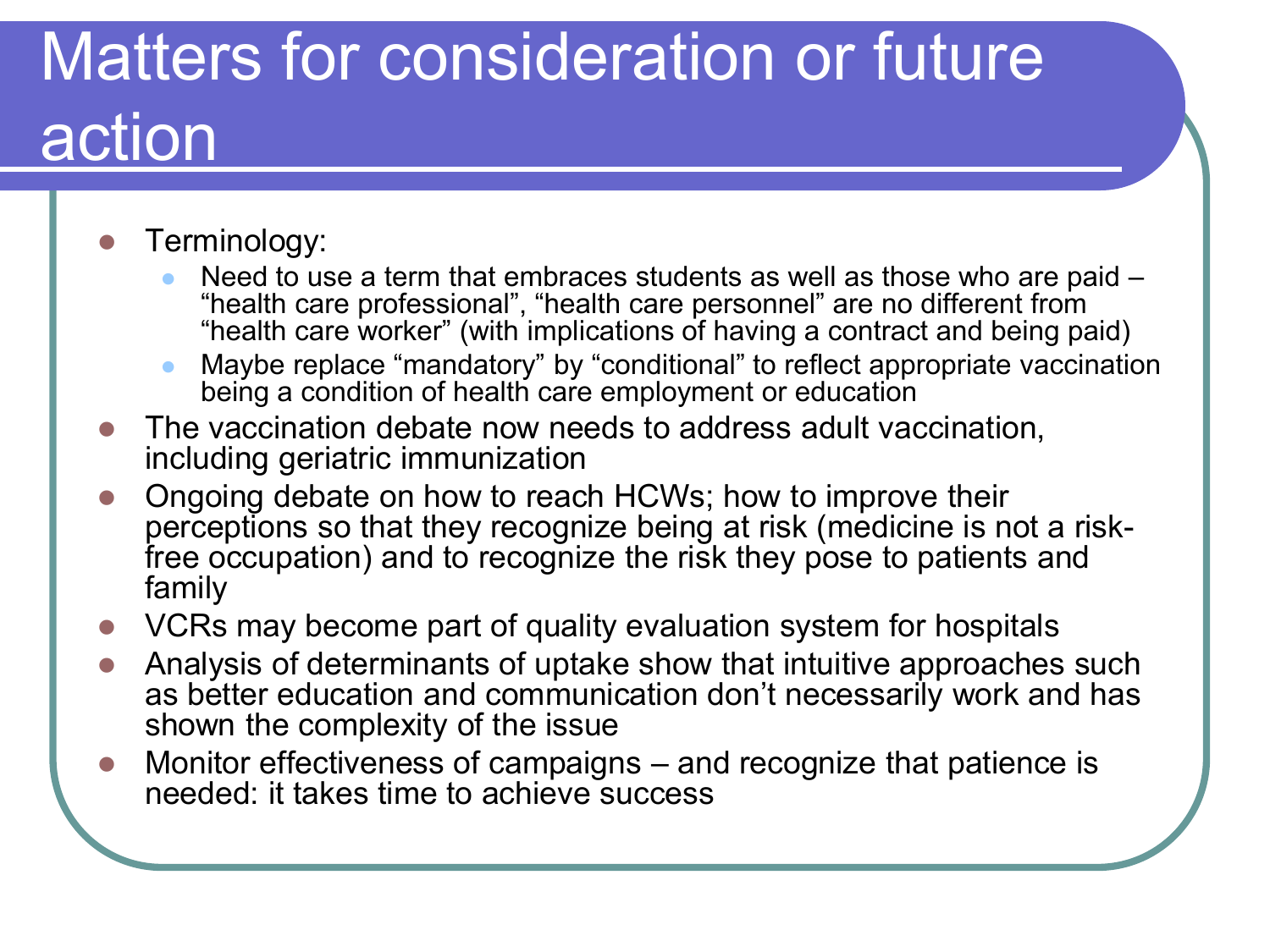## Matters for consideration or future action - continued

- Policy development covers a wide range, from ethics and patient safety to legal and economic
- Mandatory policies exist (e.g. France and USA) and evidence shows that they can work, but objections have been put forward including civil rights issues, ethics (including the issue of coercion vs voluntarism) and juridical considerations; declination statements can facilitate implementing such policies
- Surveys of attitudes have revealed surprising support for mandatory policies among HCWs
- The debate around mandatory policies and recommendations is ongoing,  $but$
- despite many recommendations for vaccinations, their poor implementation is leading public health specialists to agree that a mandatory approach needs to be considered – this could include obligatory health checks (including immune status) for medical students
- Rank interventions of elements of campaigns and compile manual of best practices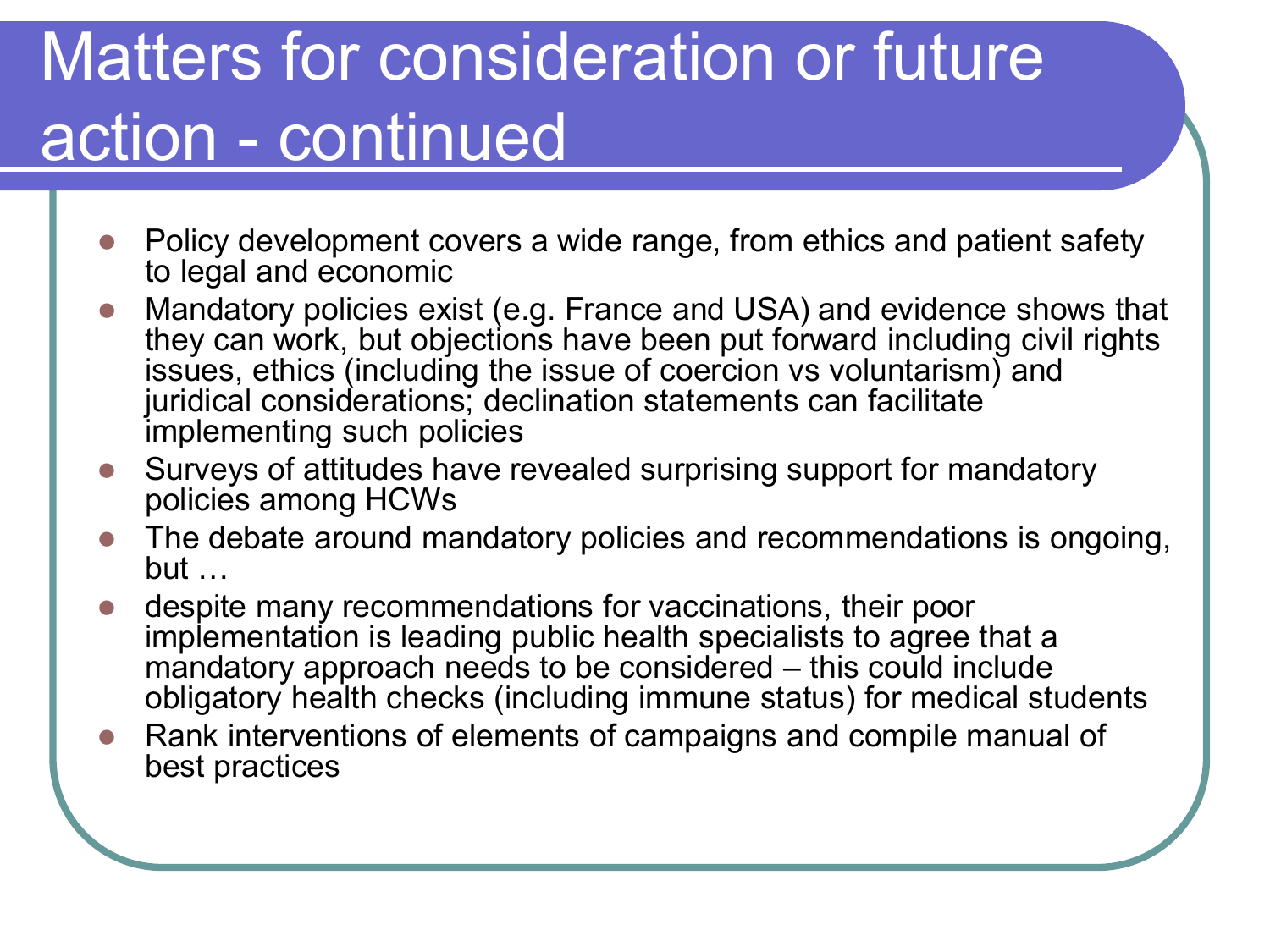# Possible future activities

- Strengthen the role and perception of occupational health ("not 'real' doctors" …) and make their courses for students compulsory
- Increase number of occupational health physicians (feasibility in current economic times?) and implicate infection control teams in raising vaccine profiles and uptake – but use evidence to support their effectiveness
- Resolve logistical problems of vaccinating (especially on an annual basis), consider intranasal vaccination, and review possibilities such as use of pharmacists for vaccination
- Consider use of incentives to raise VCRs, ranging from termination of employment and restricting access to hospitals etc for non-vaccinated HCWs to removing privileges e.g. parking
- Provide vaccinated HCWs with certificates that can be kept easily and record information about act of vaccination
- Expand collection of data on vaccination status of HCWs (e.g. HProImmune project)
- Aim towards European standard for immunization requirements for HCWs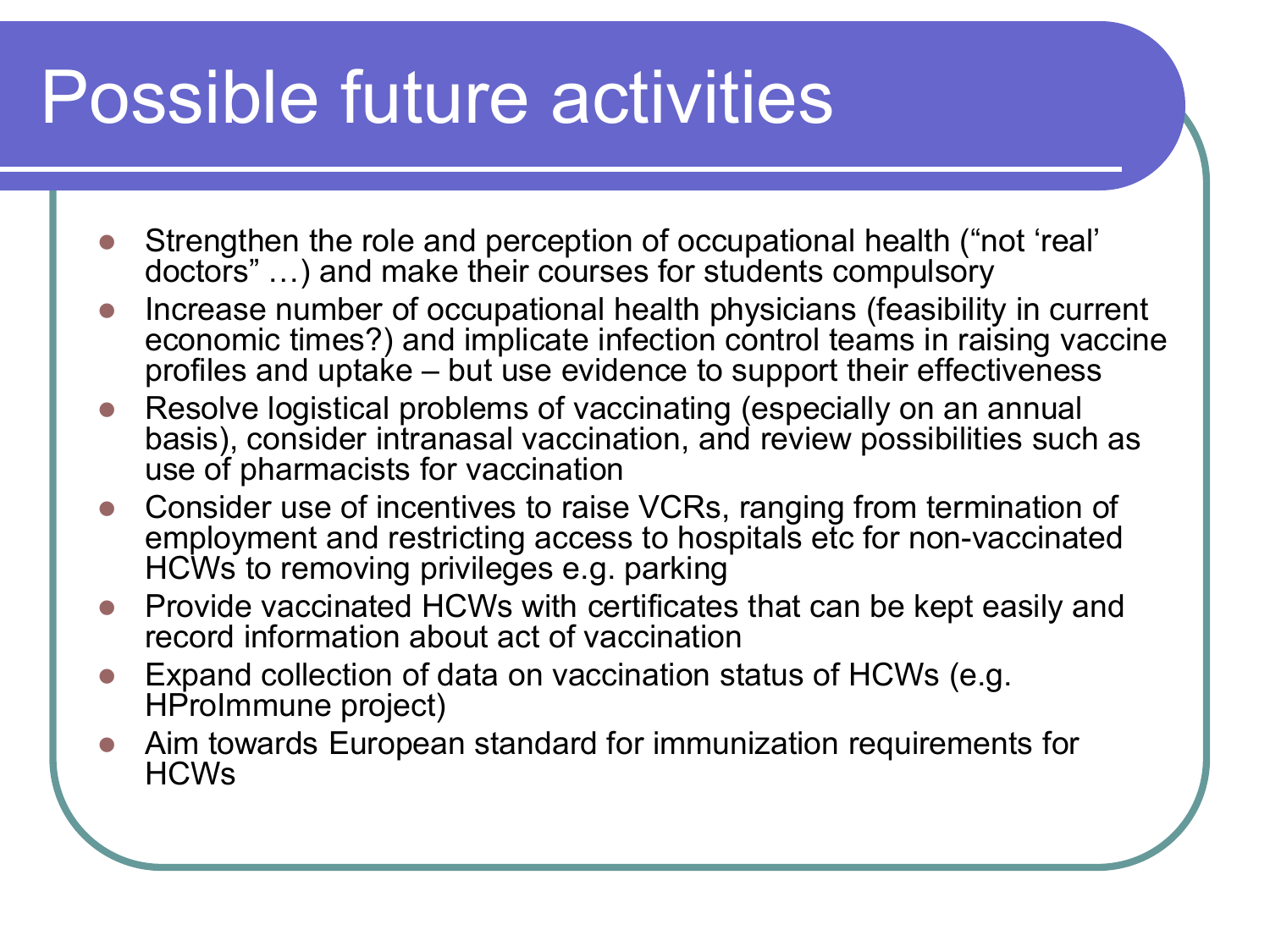#### Possible future activities - continued

- "Willingness to vaccinate begins with HCWs' willingness to be vaccinated themselves"; pressure from patients and patients' groups
- Start education and information at the beginning, i.e. with medical, nursing and other health care students: introduce courses and training about immunology, vaccines, patient safety etc at the earliest moment in their training and repeat before clinical experience
- Offer vaccination at medical and nursing and midwifery schools
- Expand survey of attitudes and knowledge of vaccination in medical students with social media
- Increase the use of communication through social media (Facebook e.g.s in Barcelona and Antwerp), especially for the generation entering the health care profession
- Identify and share best practices (including examples of mandatory programmes that are feasible, successful and sustainable) and find innovative approaches
- Communicate often and accurately and on every vaccine